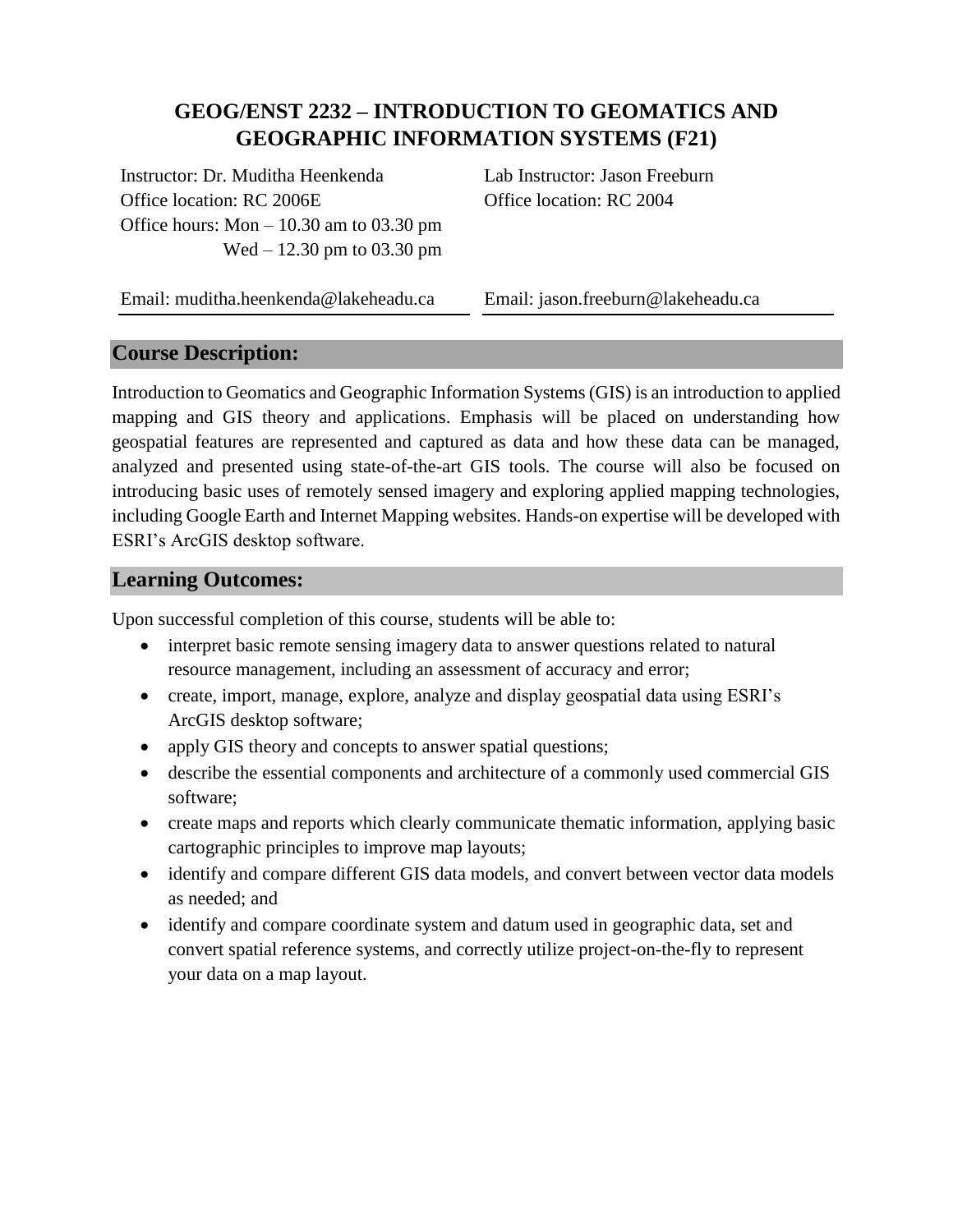# **Teaching and Learning approach:**

The course will include a mix of theory, discussion, demonstration, guided application, and independent lab time. Quizzes will consist of practical and theory aspects.

#### **Learning Resources:**

Required: Chang, Kang-tsung. 2019. Introduction to Geographic Information Systems (9<sup>th</sup> edition). McGraw Hill Education.

Available for a 6 month rental period: [https://www.mheducation.com/highered/product/introduction-geographic-information-systems](https://www.mheducation.com/highered/product/introduction-geographic-information-systems-chang/M9781259929649.html)[chang/M9781259929649.html](https://www.mheducation.com/highered/product/introduction-geographic-information-systems-chang/M9781259929649.html)

#### **Hardware requirements:**

Lab exercises are based on ESRI ArcGIS software package that requires certain hardware. Students have two options here:

- (1) The university provides ArcGIS software (Student licenses) for one years' period and students should have access to one of the following WINDOWS OPERATING SYSTEMS to install the software;
- Windows 10 Home, Professional, Enterprise, and Educational (64 bit [EM64T])
- Windows 8.1 Basic, Pro, and Enterprise (64 bit [EM64T])
- Windows 7 SP1 Ultimate, Enterprise, Professional, and Home Premium (64 bit) [EM64T])

Check this link for hardware requirements: [https://doc.arcgis.com/en/arcgis-earth/get](https://doc.arcgis.com/en/arcgis-earth/get-started/system-requirement.htm)[started/system-requirement.htm](https://doc.arcgis.com/en/arcgis-earth/get-started/system-requirement.htm)

(2) The university provides "Virtual Desktop Infrastructure" for those who are using other operating systems than WINDOWS. Instructions will be provided during the first lab session.

#### **Assessment:**

| 45% |
|-----|
| 10% |
| 5%  |
| 20% |
| 15% |
| 5%  |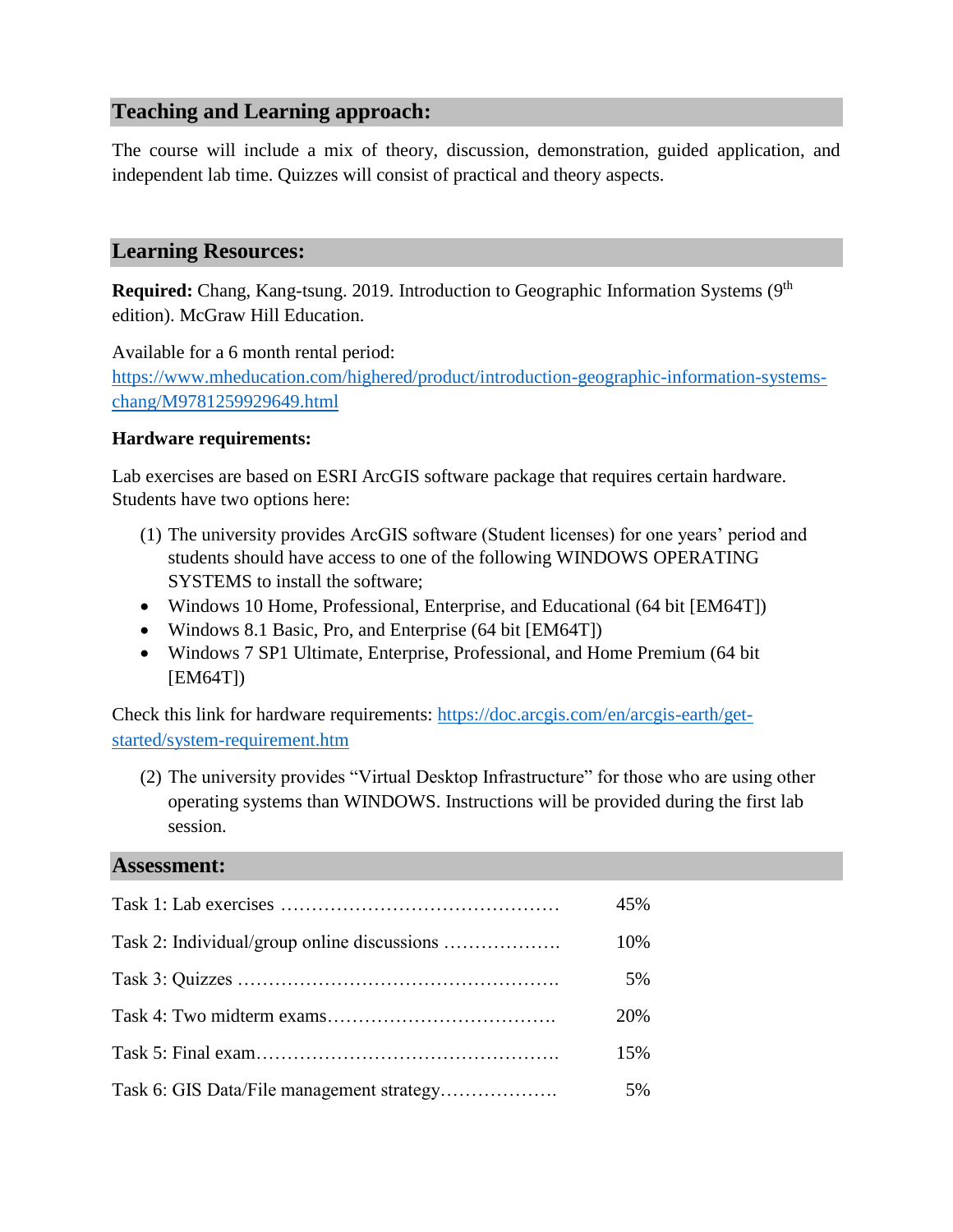# **Course Expectations/Student Responsibilities:**

- 1. **Attendance** is expected for each lecture and lab unless communicated with the instructor ahead of time. At the end of each lecture, there will be a quiz worth 5% of total course marks.
- **2. Late Assignments** receive a deduction of 10% per day unless an extension is agreed to with the instructor prior to the due date. After class assignments are graded and returned, late assignments receive a zero grade **but must be satisfactorily completed to receive credit in the course.**
- 3. **Participation** is expected in all class discussions, group work and collaborative efforts.
- 4. **Exams** (a) absences from illness, compassionate reasons or representing the university off-campus, supported by written documentation will be accepted as sufficient evidence to allow a rewrite of a missed test.

(b) If you miss an exam for any reason other than those deemed acceptable in Lakehead University calendar, then you will be given the opportunity of an essay-based makeup exam that is significantly longer and more difficult.